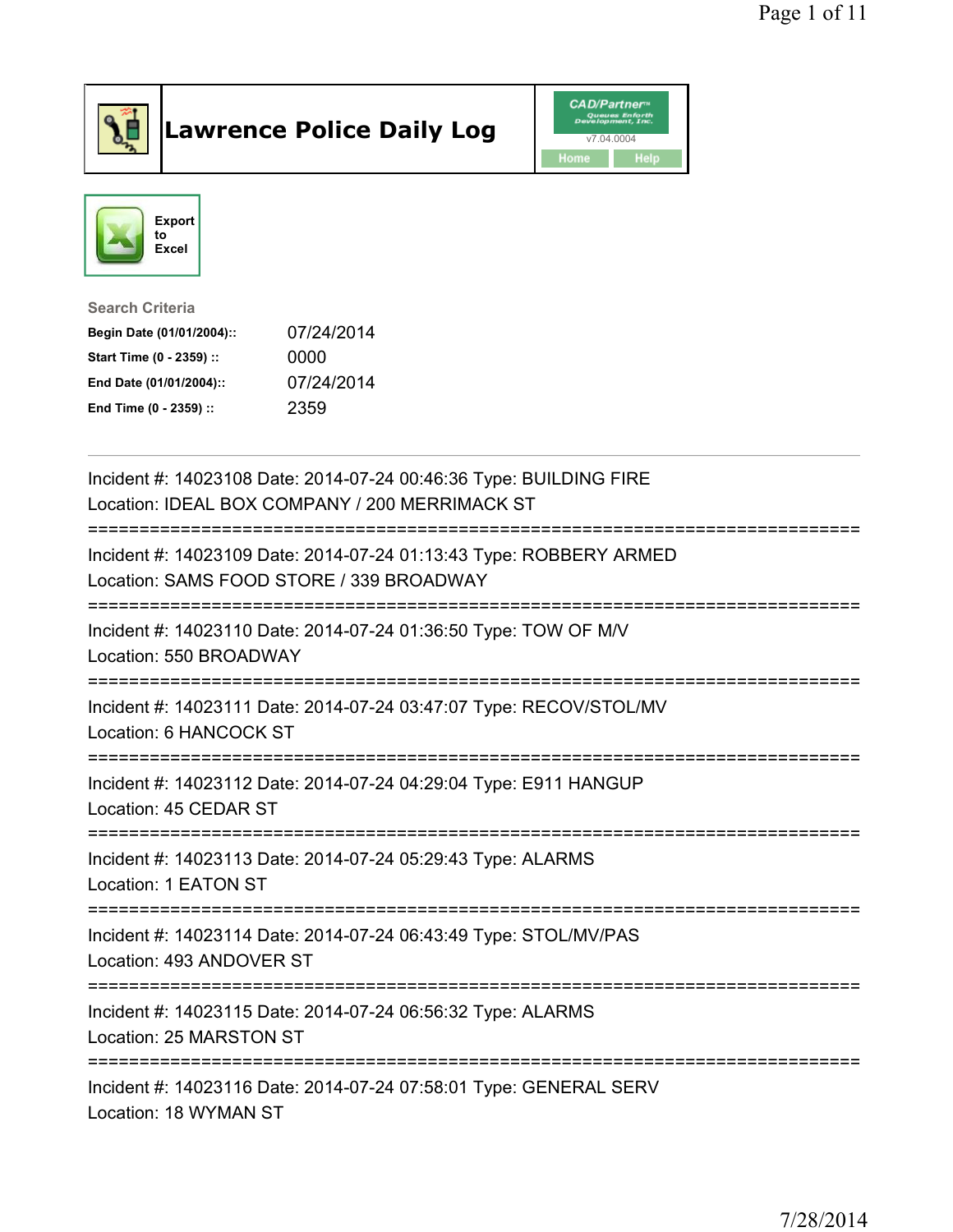| Incident #: 14023117 Date: 2014-07-24 08:05:08 Type: INVESTIGATION<br>Location: 37 WASHINGTON ST                                |
|---------------------------------------------------------------------------------------------------------------------------------|
| Incident #: 14023118 Date: 2014-07-24 08:11:35 Type: TRANSPORT<br>Location: 90 LOWELL ST                                        |
| Incident #: 14023119 Date: 2014-07-24 08:15:27 Type: STOL/MV/PAS<br>Location: 82 CRESCENT ST                                    |
| Incident #: 14023120 Date: 2014-07-24 08:37:14 Type: B&E/PAST<br>Location: 104 WATER ST FL 2                                    |
| Incident #: 14023121 Date: 2014-07-24 08:42:08 Type: ALARM/BURG<br>Location: ESSEX TOWERS / 45 BROADWAY                         |
| Incident #: 14023122 Date: 2014-07-24 08:49:54 Type: ALARMS<br>Location: 300 ESSEX ST<br>================================       |
| Incident #: 14023123 Date: 2014-07-24 08:56:54 Type: GENERAL SERV<br>Location: 18 WYMAN ST<br>================================= |
| Incident #: 14023124 Date: 2014-07-24 09:16:45 Type: MV/BLOCKING<br>Location: BEACON ST & GLENN ST<br>=================         |
| Incident #: 14023125 Date: 2014-07-24 09:44:01 Type: B&E/PROG<br>Location: PRINCESS NAILS / 159 LAWRENCE ST FL 2NDFL            |
| Incident #: 14023126 Date: 2014-07-24 09:49:17 Type: ALARM/BURG<br>Location: ORTIZ RESD / 428 RIVERSIDE DR                      |
| Incident #: 14023127 Date: 2014-07-24 10:09:13 Type: ALARM/HOLD<br>Location: WEATHERBEE SCHOOL / 75 NEWTON ST                   |
| Incident #: 14023128 Date: 2014-07-24 10:09:40 Type: TOW OF M/V<br>Location: MONMOUTH ST & PARK ST                              |
| Incident #: 14023129 Date: 2014-07-24 10:17:10 Type: TOW OF M/V<br>Location: 15 CUSTER ST                                       |
| Incident #: 14023130 Date: 2014-07-24 10:18:38 Type: B&E/MV/PAST                                                                |

Location: 49 BROOK CT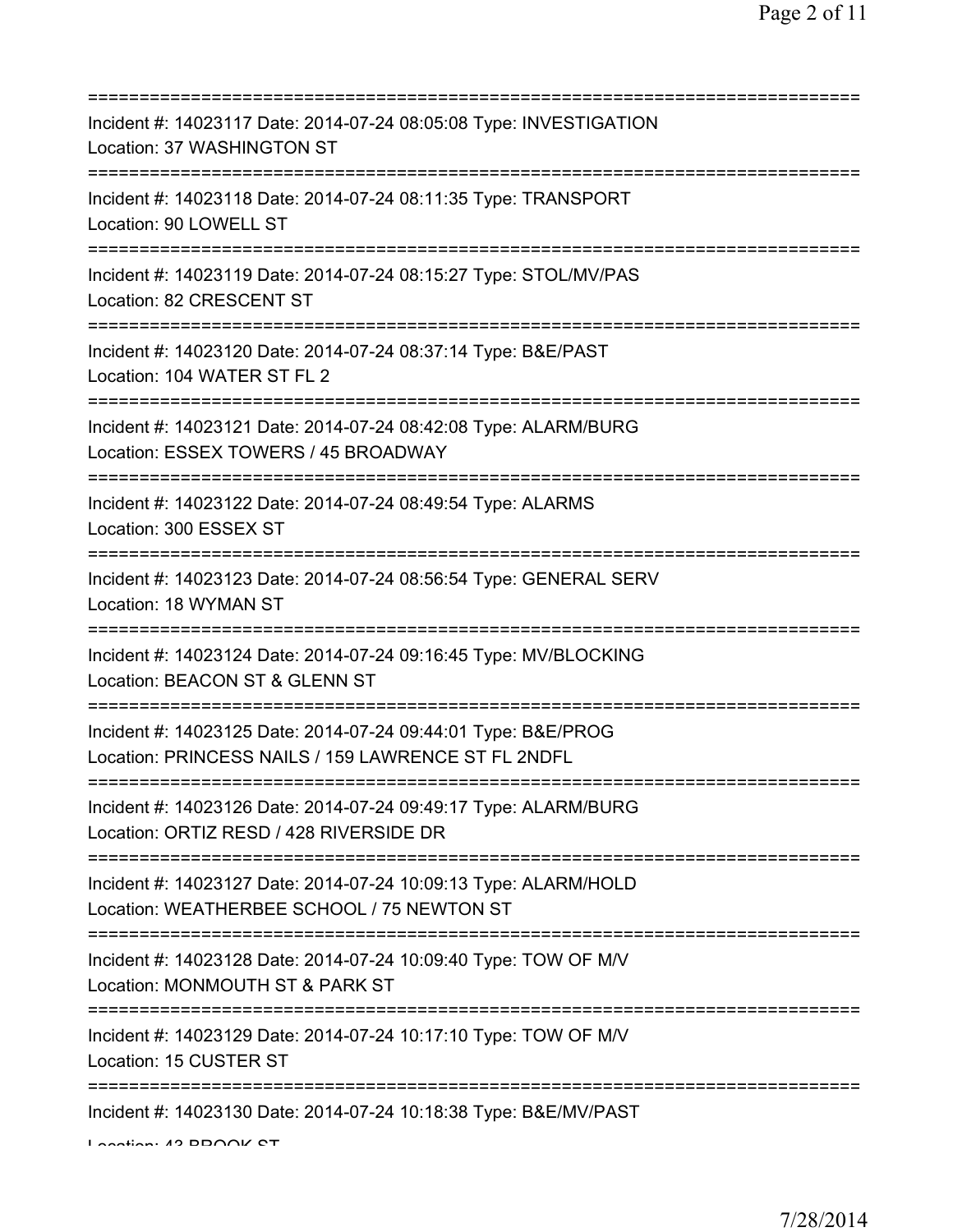| Incident #: 14023131 Date: 2014-07-24 10:22:51 Type: INVESTIGATION<br>Location: 200 COMMON ST                                                  |
|------------------------------------------------------------------------------------------------------------------------------------------------|
| Incident #: 14023132 Date: 2014-07-24 10:37:30 Type: CK WELL BEING<br>Location: 156 ANDOVER ST FL 2NDFL<br>============================        |
| Incident #: 14023133 Date: 2014-07-24 10:41:16 Type: CK WELL BEING<br>Location: 87 HAVERHILL ST                                                |
| Incident #: 14023134 Date: 2014-07-24 10:41:37 Type: TOW OF M/V<br><b>Location: MERRIMACK ST</b><br>=====================================      |
| Incident #: 14023135 Date: 2014-07-24 10:45:49 Type: RECOV/STOL/MV<br>Location: FLORAL ST & HUDSON AV                                          |
| Incident #: 14023136 Date: 2014-07-24 10:55:13 Type: INVEST CONT<br>Location: 268 E HAVERHILL ST                                               |
| Incident #: 14023137 Date: 2014-07-24 11:03:44 Type: WARRANT SERVE<br>Location: 165 S UNION ST<br>===================================          |
| Incident #: 14023138 Date: 2014-07-24 11:09:31 Type: MEDIC SUPPORT<br>Location: 383 HAVERHILL ST #18<br>====================================== |
| Incident #: 14023140 Date: 2014-07-24 11:29:33 Type: DETAIL<br>Location: EXCHANGE ST & MYRTLE ST                                               |
| Incident #: 14023139 Date: 2014-07-24 11:30:14 Type: AUTO ACC/NO PI<br>Location: ALBRITE CARPET CLEANING COMP. / 223 WINTHROP AV               |
| Incident #: 14023141 Date: 2014-07-24 11:32:27 Type: STOL/MV/PAS<br>Location: 35 OLIVE AV                                                      |
| Incident #: 14023142 Date: 2014-07-24 11:34:35 Type: GENERAL SERV<br>Location: 90 LOWELL ST<br>===================================             |
| Incident #: 14023143 Date: 2014-07-24 11:37:31 Type: ASSIST FIRE<br>Location: 9 TRENTON ST                                                     |
| Incident #: 14023144 Date: 2014-07-24 11:42:56 Type: 209A/SERVE                                                                                |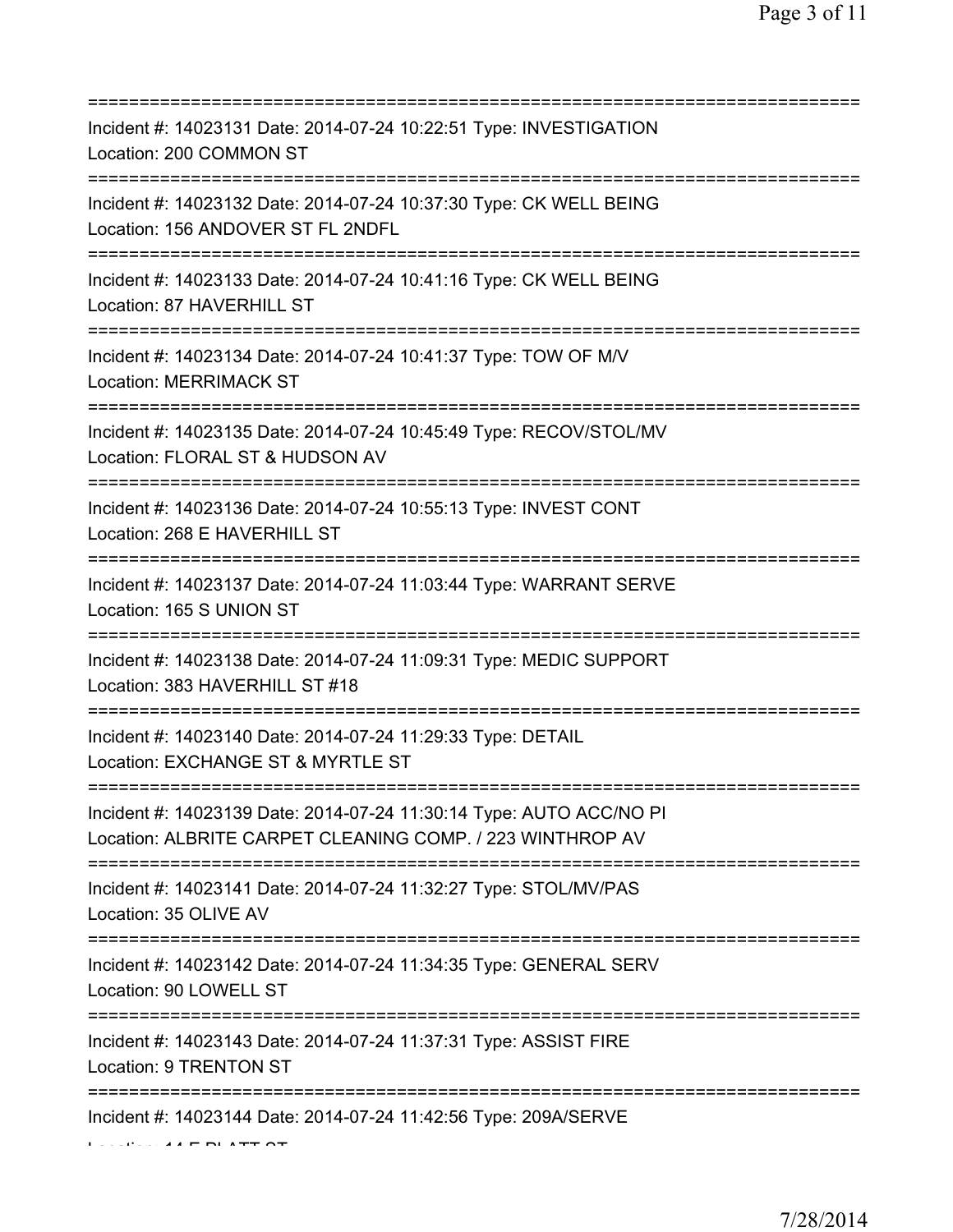=========================================================================== Incident #: 14023146 Date: 2014-07-24 11:43:59 Type: INVESTIGATION Location: 15 WASHINGTON ST =========================================================================== Incident #: 14023145 Date: 2014-07-24 11:44:41 Type: WARRANT SERVE Location: 14 DOYLE ST FL 1 =========================================================================== Incident #: 14023147 Date: 2014-07-24 11:47:55 Type: EXTRA SURVEIL Location: BROOK ST =========================================================================== Incident #: 14023149 Date: 2014-07-24 11:50:44 Type: HARASSMENT Location: 239 ANDOVER ST =========================================================================== Incident #: 14023148 Date: 2014-07-24 11:53:06 Type: 209A/SERVE Location: 29 WILLOW ST =========================================================================== Incident #: 14023150 Date: 2014-07-24 11:55:18 Type: DETAIL Location: LEA ST & WYMAN ST =========================================================================== Incident #: 14023151 Date: 2014-07-24 11:57:09 Type: WARRANT SERVE Location: 144 HANCOCK ST =========================================================================== Incident #: 14023152 Date: 2014-07-24 12:00:55 Type: 209A/SERVE Location: 370 LOWELL ST =========================================================================== Incident #: 14023153 Date: 2014-07-24 12:06:06 Type: PARK & WALK Location: ESSEX ST & JACKSON ST =========================================================================== Incident #: 14023154 Date: 2014-07-24 12:14:13 Type: 209A/SERVE Location: 230 WATER ST =========================================================================== Incident #: 14023155 Date: 2014-07-24 12:17:19 Type: CK WELL BEING Location: BIG N' BEEFY / 415 BROADWAY =========================================================================== Incident #: 14023157 Date: 2014-07-24 12:18:10 Type: PARK & WALK Location: ESSEX & COMMON =========================================================================== Incident #: 14023156 Date: 2014-07-24 12:19:02 Type: PARK & WALK Location: ESSEX ST & JACKSON ST =========================================================================== Incident #: 14023158 Date: 2014-07-24 12:23:31 Type: INVESTIGATION

Location: 800 ESSEX ST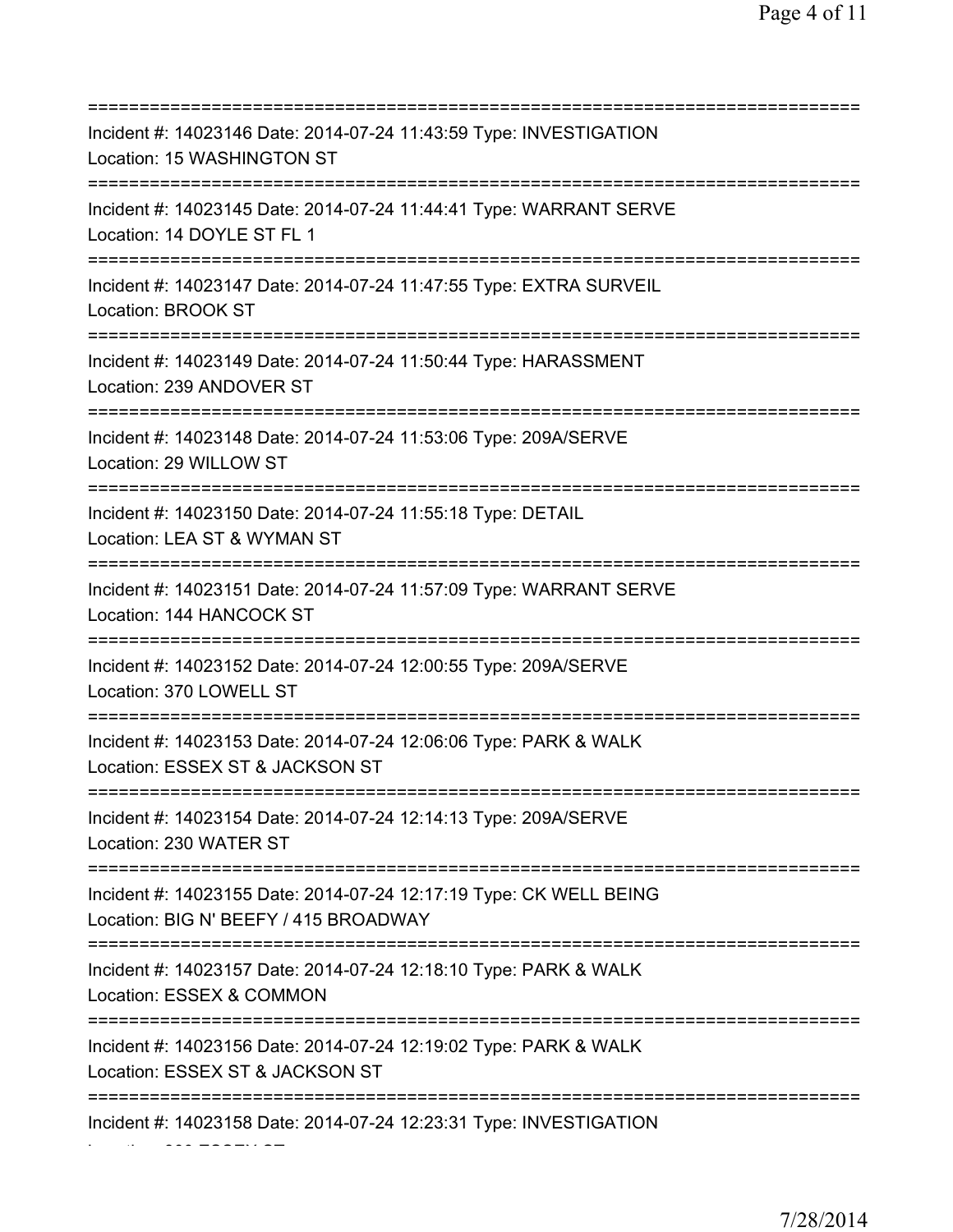| Incident #: 14023159 Date: 2014-07-24 12:37:48 Type: HARASSMENT<br>Location: 38 FULTON ST                                               |
|-----------------------------------------------------------------------------------------------------------------------------------------|
| Incident #: 14023160 Date: 2014-07-24 12:40:48 Type: SUS PERS/MV<br>Location: OSGOOD ST & SALEM ST                                      |
| Incident #: 14023161 Date: 2014-07-24 12:51:23 Type: PARK & WALK<br>Location: WEST ST                                                   |
| Incident #: 14023163 Date: 2014-07-24 12:57:31 Type: M/V STOP<br>Location: ELM ST & HAMPSHIRE ST                                        |
| Incident #: 14023162 Date: 2014-07-24 12:57:32 Type: STOL/MV/PAS<br>Location: 43 SPRINGFIELD ST<br>==================================== |
| Incident #: 14023164 Date: 2014-07-24 13:12:19 Type: TOW OF M/V<br>Location: 47 AVON ST<br>;=============================               |
| Incident #: 14023165 Date: 2014-07-24 13:14:42 Type: AUTO ACC/NO PI<br>Location: 5 OXFORD ST                                            |
| Incident #: 14023166 Date: 2014-07-24 13:15:48 Type: LOST PROPERTY<br>Location: LAWRENCE PUBLIC LIBRARY / 51 LAWRENCE ST                |
| Incident #: 14023167 Date: 2014-07-24 13:23:45 Type: M/V STOP<br>Location: BROADWAY & CROSS ST                                          |
| Incident #: 14023168 Date: 2014-07-24 13:27:33 Type: 209A/SERVE<br>Location: 192 OSGOOD ST                                              |
| Incident #: 14023169 Date: 2014-07-24 13:35:05 Type: DK (DRUNK)<br>Location: 205 BROADWAY<br>===================================        |
| Incident #: 14023170 Date: 2014-07-24 13:50:03 Type: 209A/SERVE<br>Location: 49 TENNEY ST<br>;===============================           |
| Incident #: 14023171 Date: 2014-07-24 13:52:15 Type: 209A/SERVE<br>Location: 155 BOXFORD ST                                             |
| Incident #: 14023172 Date: 2014-07-24 13:57:21 Type: 209A/SERVE                                                                         |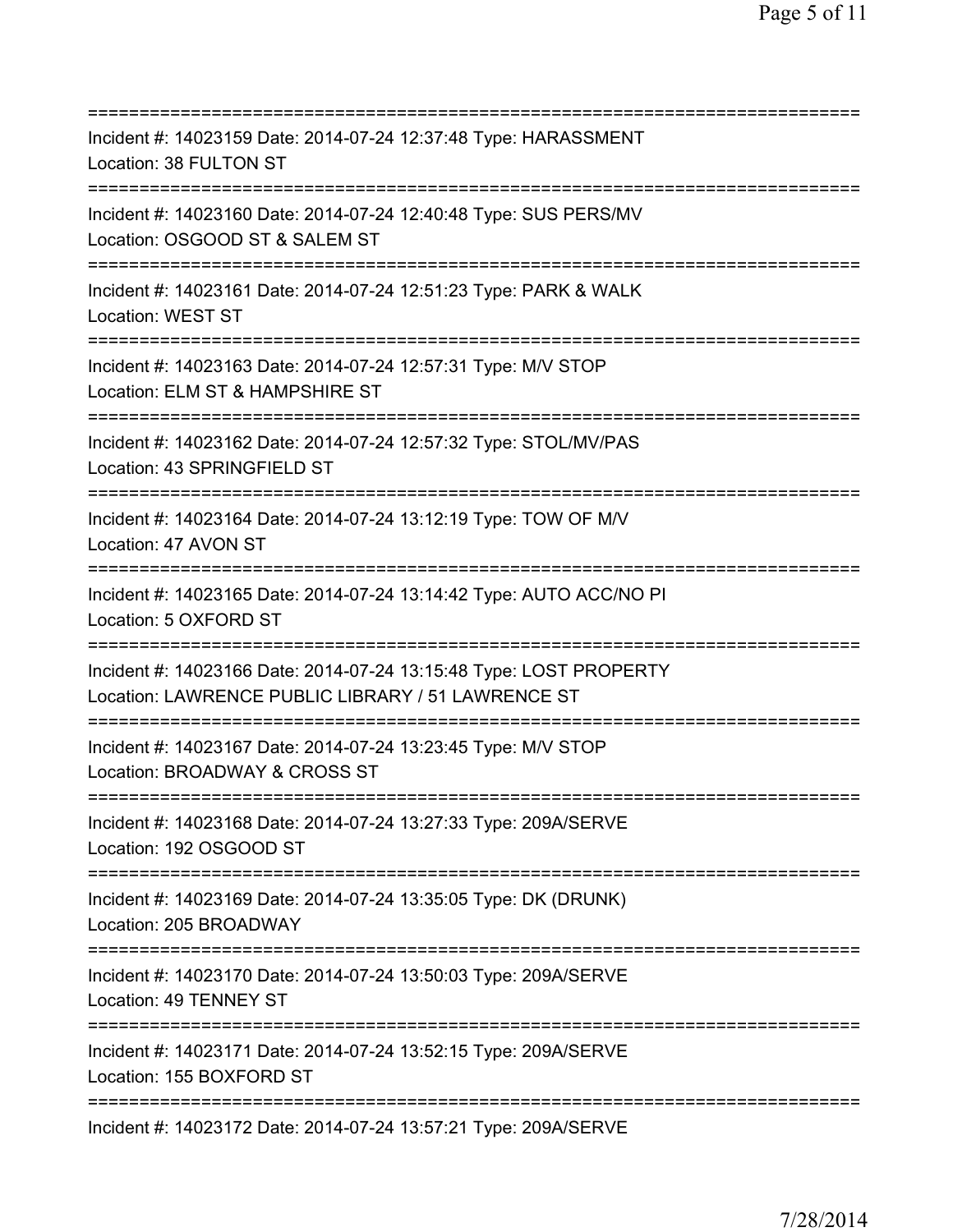| Incident #: 14023173 Date: 2014-07-24 13:59:29 Type: M/V STOP<br>Location: MYRTLE ST & MYRTLE CT                           |
|----------------------------------------------------------------------------------------------------------------------------|
| Incident #: 14023174 Date: 2014-07-24 14:02:21 Type: 209A/SERVE<br>Location: 161 S UNION ST                                |
| Incident #: 14023175 Date: 2014-07-24 14:07:05 Type: RECOV/STOL/MV<br>Location: 2 RAILROAD ST                              |
| Incident #: 14023176 Date: 2014-07-24 14:08:35 Type: AUTO ACC/NO PI<br>Location: BENNINGTON ST & PARK ST                   |
| Incident #: 14023177 Date: 2014-07-24 14:09:16 Type: PARK & WALK<br>Location: COMMON ST<br>;============================== |
| Incident #: 14023178 Date: 2014-07-24 14:14:24 Type: CONFIS PROP<br>Location: 90 LOWELL ST                                 |
| Incident #: 14023179 Date: 2014-07-24 14:18:13 Type: 209A/SERVE<br>Location: 61 SALEM ST                                   |
| Incident #: 14023180 Date: 2014-07-24 14:18:43 Type: AUTO ACC/PI<br>Location: 100 MARSTON ST                               |
| Incident #: 14023181 Date: 2014-07-24 14:20:36 Type: MV/BLOCKING<br>Location: 137 BAILEY ST                                |
| Incident #: 14023183 Date: 2014-07-24 14:28:48 Type: 209A/SERVE<br>Location: 26 SALEM ST                                   |
| =========================<br>Incident #: 14023182 Date: 2014-07-24 14:29:16 Type: ANIMAL COMPL<br>Location: 178 UNION ST   |
| Incident #: 14023184 Date: 2014-07-24 14:30:54 Type: ALARM/BURG<br>Location: HILDALGO RESD / 12 GREENFIELD ST              |
| Incident #: 14023185 Date: 2014-07-24 14:41:11 Type: MAL DAMAGE<br>Location: 73 BEACON ST                                  |
| Incident #: 14023186 Date: 2014-07-24 14:44:03 Type: THREATS                                                               |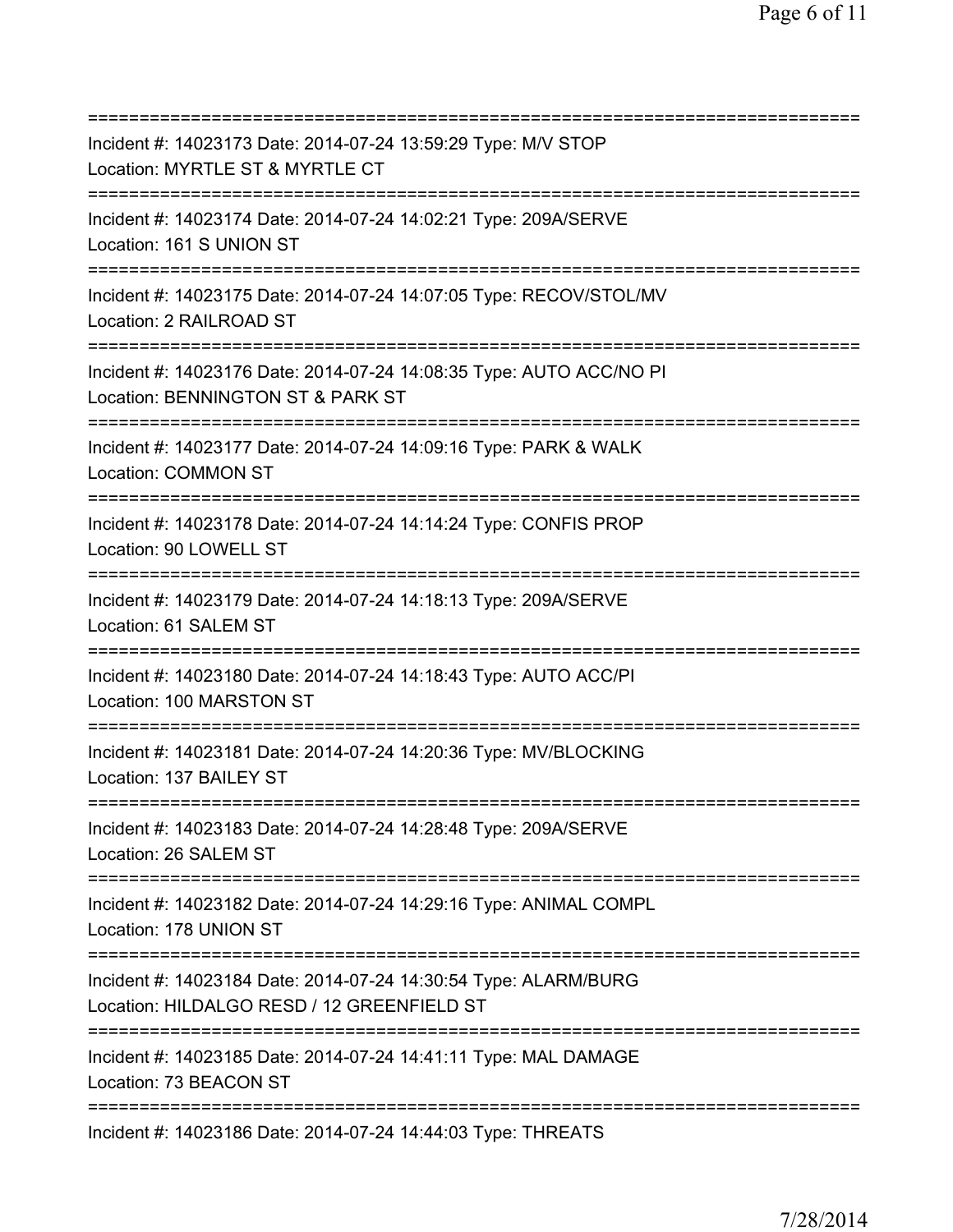Location: 3 SPRING ST =========================================================================== Incident #: 14023187 Date: 2014-07-24 14:55:55 Type: UNKNOWN PROB Location: 34 MONMOUTH ST =========================================================================== Incident #: 14023188 Date: 2014-07-24 14:59:47 Type: SUS PERS/MV Location: 48 CEDAR ST =========================================================================== Incident #: 14023189 Date: 2014-07-24 15:15:31 Type: ANIMAL COMPL Location: 4 BROADWAY CT =========================================================================== Incident #: 14023190 Date: 2014-07-24 15:32:44 Type: TOW OF M/V Location: 28 HANCOCK ST =========================================================================== Incident #: 14023191 Date: 2014-07-24 15:36:56 Type: SUS PERS/MV Location: MARGIN ST & MELVIN ST =========================================================================== Incident #: 14023192 Date: 2014-07-24 15:41:14 Type: LARCENY/MV/ATTE Location: 260 E HAVERHILL ST =========================================================================== Incident #: 14023193 Date: 2014-07-24 15:49:10 Type: INVEST CONT Location: 14 SHERIDAN ST =========================================================================== Incident #: 14023194 Date: 2014-07-24 15:52:05 Type: RECOV/STOL/MV Location: 145 HANCOCK ST =========================================================================== Incident #: 14023195 Date: 2014-07-24 15:59:15 Type: TRESPASSING Location: 8 CRANSHAW PL =========================================================================== Incident #: 14023196 Date: 2014-07-24 16:18:38 Type: SHOPLIFTING Location: MARSHAL'S / 73 WINTHROP AV =========================================================================== Incident #: 14023197 Date: 2014-07-24 16:20:27 Type: FIGHT Location: 85 BENNINGTON ST FL 2ND =========================================================================== Incident #: 14023198 Date: 2014-07-24 16:31:53 Type: DRUG VIO Location: BROADWAY =========================================================================== Incident #: 14023199 Date: 2014-07-24 16:31:58 Type: SUS PERS/MV Location: BROADWAY & BROWN =========================================================================== Incident #: 14023200 Date: 2014 07 24 16:43:25 Type: DOMESTIC/PROG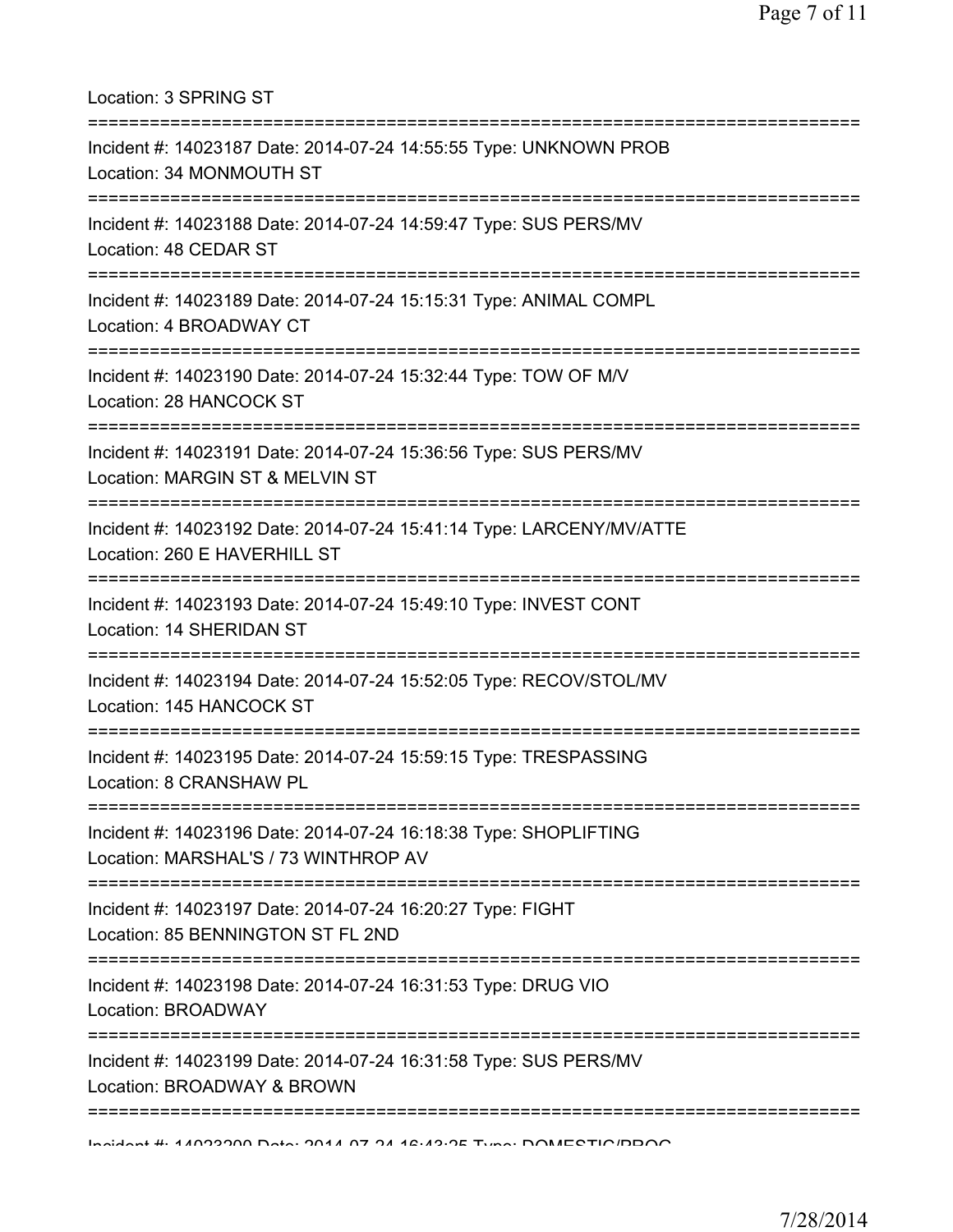Location: 35 COMMON ST #122

| Incident #: 14023201 Date: 2014-07-24 17:04:13 Type: AMBULANCE ASSSI<br>Location: 96 BROMFIELD ST              |
|----------------------------------------------------------------------------------------------------------------|
| Incident #: 14023202 Date: 2014-07-24 17:09:44 Type: ASSSIT OTHER PD<br>Location: 29 WILLOW ST #B              |
| Incident #: 14023203 Date: 2014-07-24 17:23:01 Type: MEDIC SUPPORT<br>Location: SEVEN ELEVEN / 99 HAMPSHIRE ST |
| Incident #: 14023204 Date: 2014-07-24 17:28:17 Type: TOW OF M/V<br>Location: CVS PHARMACY / 266 BROADWAY       |
| Incident #: 14023205 Date: 2014-07-24 17:35:16 Type: CK WELL BEING<br>Location: 211 PROSPECT ST                |
| Incident #: 14023206 Date: 2014-07-24 17:37:04 Type: DISORDERLY<br>Location: MERRIMACK ST & PARKER ST          |
| Incident #: 14023207 Date: 2014-07-24 17:46:25 Type: LARCENY/PAST<br>Location: 124 EXETER ST                   |
| Incident #: 14023208 Date: 2014-07-24 17:47:42 Type: ALARM/BURG<br>Location: 258 E HAVERHILL ST                |
| Incident #: 14023209 Date: 2014-07-24 18:03:56 Type: MISSING PERS<br>Location: EXETER ST & PHILLIPS ST         |
| Incident #: 14023210 Date: 2014-07-24 18:09:26 Type: KEEP PEACE<br>Location: 103 BOXFORD ST                    |
| Incident #: 14023211 Date: 2014-07-24 18:09:59 Type: AUTO ACC/UNK PI<br>Location: FERRY ST & MARSTON ST        |
| Incident #: 14023212 Date: 2014-07-24 18:22:16 Type: DRUG VIO<br>Location: BERKELEY ST & SWAN ST               |
| Incident #: 14023213 Date: 2014-07-24 18:24:05 Type: CK WELL BEING<br>Location: 43 MANCHESTER ST               |
|                                                                                                                |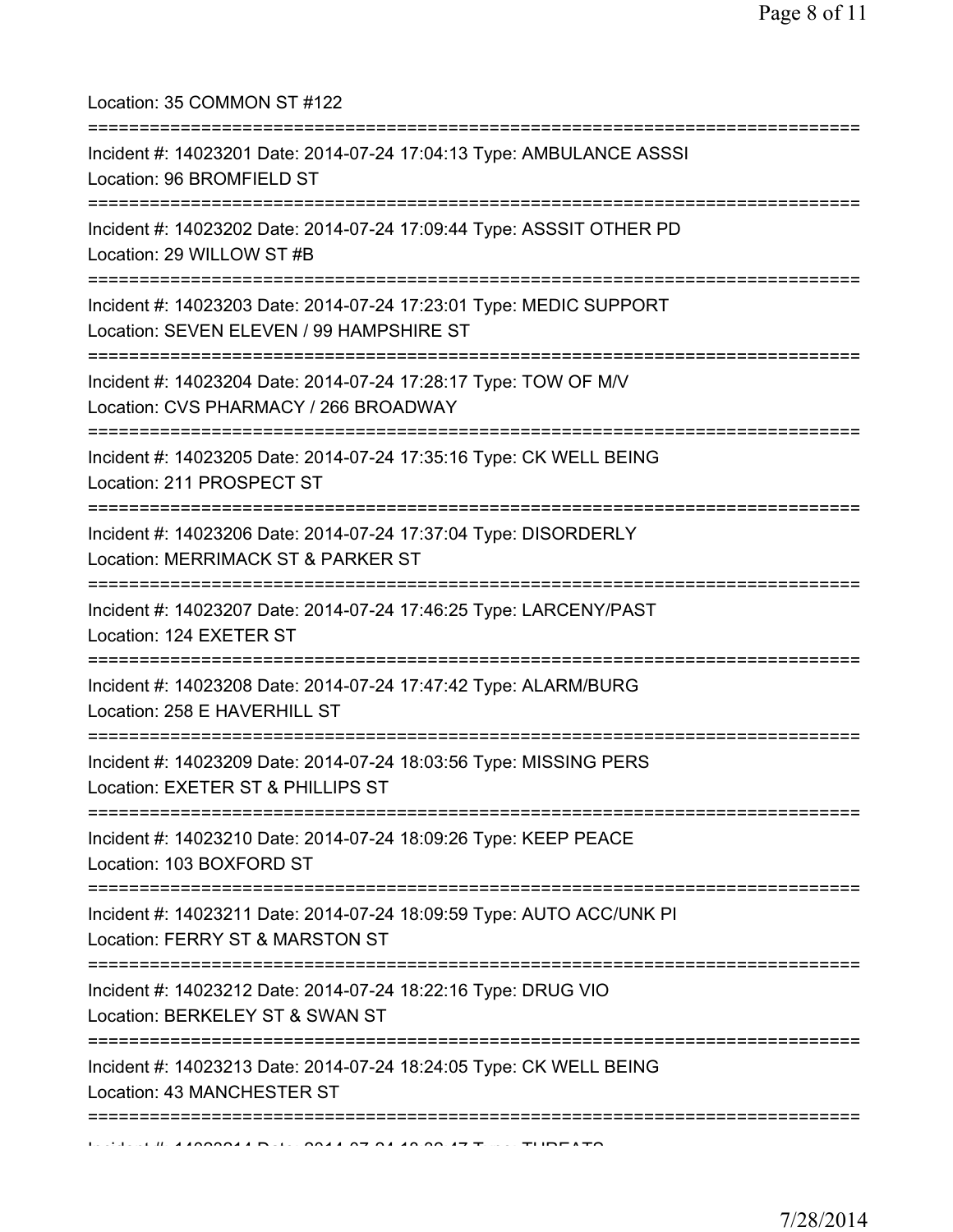Location: 326 BROADWAY

| Incident #: 14023215 Date: 2014-07-24 19:04:47 Type: TRESPASSING<br>Location: 10 WASHINGTON ST #41                               |
|----------------------------------------------------------------------------------------------------------------------------------|
| Incident #: 14023216 Date: 2014-07-24 19:14:19 Type: M/V STOP<br>Location: BROADWAY & VALLEY ST                                  |
| Incident #: 14023217 Date: 2014-07-24 19:23:23 Type: ALARM/BURG<br>Location: ARLINGTON SCHOOL / 150 ARLINGTON ST                 |
| Incident #: 14023218 Date: 2014-07-24 19:36:59 Type: DISTURBANCE<br>Location: 97 FARNHAM ST                                      |
| Incident #: 14023219 Date: 2014-07-24 19:49:34 Type: M/V STOP<br>Location: 1 PARKER ST                                           |
| Incident #: 14023220 Date: 2014-07-24 19:52:15 Type: DISORDERLY<br>Location: MYRTLE ST & WILLOW ST                               |
| Incident #: 14023221 Date: 2014-07-24 20:05:22 Type: M/V STOP<br>Location: MERRIMACK ST & S UNION ST<br>:======================= |
| Incident #: 14023222 Date: 2014-07-24 20:05:47 Type: M/V STOP<br>Location: MERRIMACK ST & S UNION ST                             |
| Incident #: 14023224 Date: 2014-07-24 20:07:16 Type: ROBBERY PAST<br>Location: 14 CAMBRIDGE ST                                   |
| Incident #: 14023223 Date: 2014-07-24 20:07:41 Type: NOTIFICATION<br>Location: 19 SARGENT ST                                     |
| Incident #: 14023225 Date: 2014-07-24 20:18:43 Type: UNKNOWN PROB<br>Location: SOUTH LAWRENCE EAST SCHOOL / 165 CRAWFORD ST      |
| Incident #: 14023226 Date: 2014-07-24 20:26:12 Type: FIRE WORKS<br>Location: 7 ATKINSON CT                                       |
| Incident #: 14023227 Date: 2014-07-24 20:51:33 Type: NOISE ORD<br>Location: 208 ABBOTT ST                                        |
|                                                                                                                                  |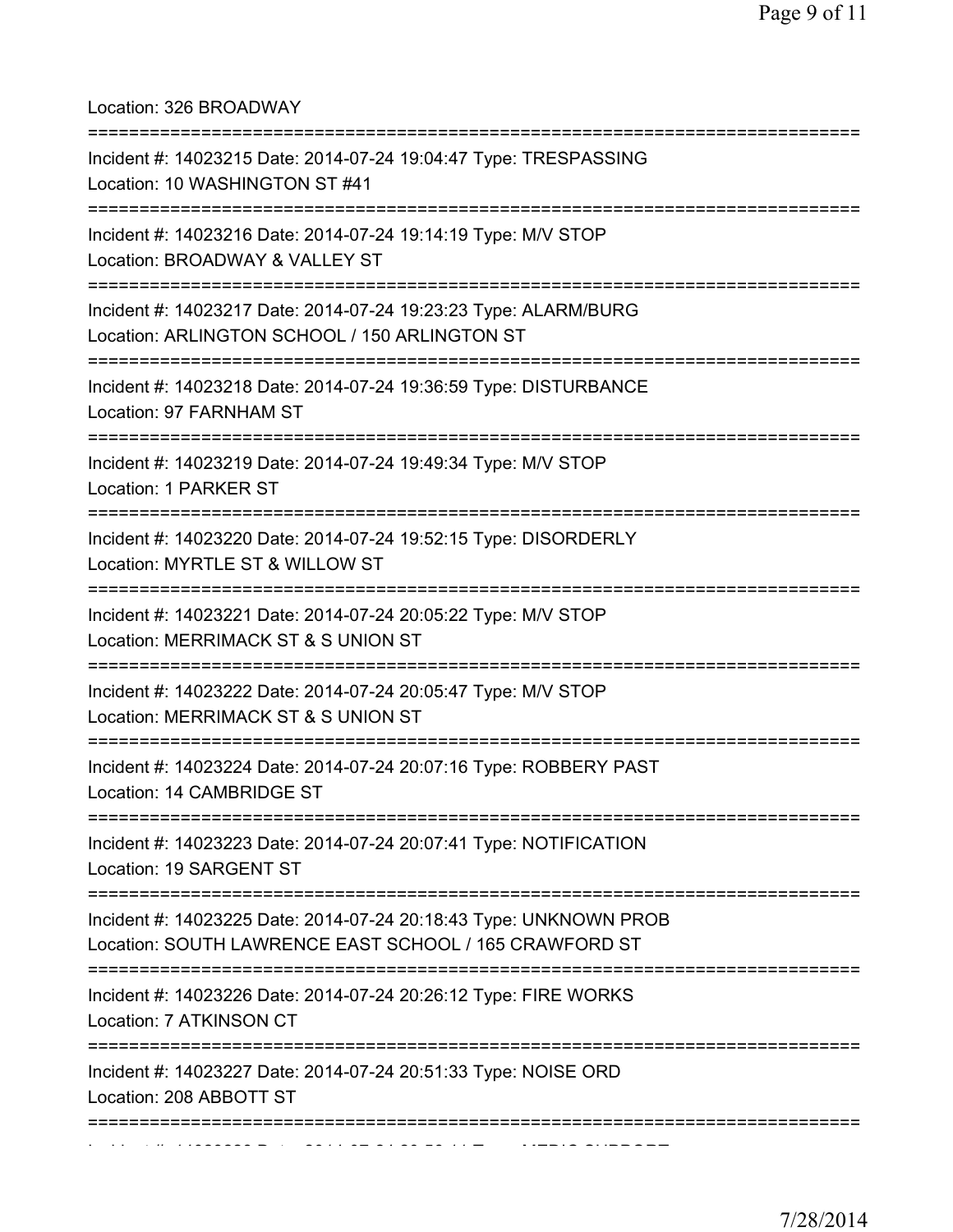| Location: 112 SPRINGFIELD ST FL 3                                                                                     |
|-----------------------------------------------------------------------------------------------------------------------|
| Incident #: 14023229 Date: 2014-07-24 21:11:46 Type: MAL DAMAGE<br>Location: 13 ODILE CT                              |
| Incident #: 14023230 Date: 2014-07-24 21:24:25 Type: NOISE ORD<br>Location: 24 BROOK ST                               |
| Incident #: 14023231 Date: 2014-07-24 21:26:02 Type: EXTRA SURVEIL<br>Location: 75 MANCHESTER ST                      |
| Incident #: 14023232 Date: 2014-07-24 21:34:29 Type: SHOTS FIRED<br>Location: FOSTER ST & SPRINGFIELD ST              |
| Incident #: 14023233 Date: 2014-07-24 21:40:44 Type: DOMESTIC/PROG<br>Location: 20 BUTLER ST #3                       |
| Incident #: 14023234 Date: 2014-07-24 21:57:53 Type: TRESPASSING<br>Location: HIGGINS STATE POOL / 180 CRAWFORD ST    |
| Incident #: 14023235 Date: 2014-07-24 22:37:14 Type: DISTURBANCE<br>Location: 1 GENERAL ST                            |
| Incident #: 14023236 Date: 2014-07-24 22:39:13 Type: AUTO ACC/UNK PI<br>Location: 74 SALEM ST                         |
| Incident #: 14023237 Date: 2014-07-24 22:44:52 Type: DISORDERLY<br><b>Location: MERRIMACK RIVER</b><br>============== |
| Incident #: 14023238 Date: 2014-07-24 22:59:49 Type: NOISE ORD<br>Location: 42 SARGENT ST                             |
| Incident #: 14023239 Date: 2014-07-24 23:05:06 Type: DOMESTIC/PROG<br>Location: 292 HOWARD ST FL 1                    |
| Incident #: 14023240 Date: 2014-07-24 23:23:53 Type: M/V STOP<br>Location: 141 AMESBURY ST                            |
| Incident #: 14023241 Date: 2014-07-24 23:26:08 Type: M/V STOP<br>Location: GLENN                                      |